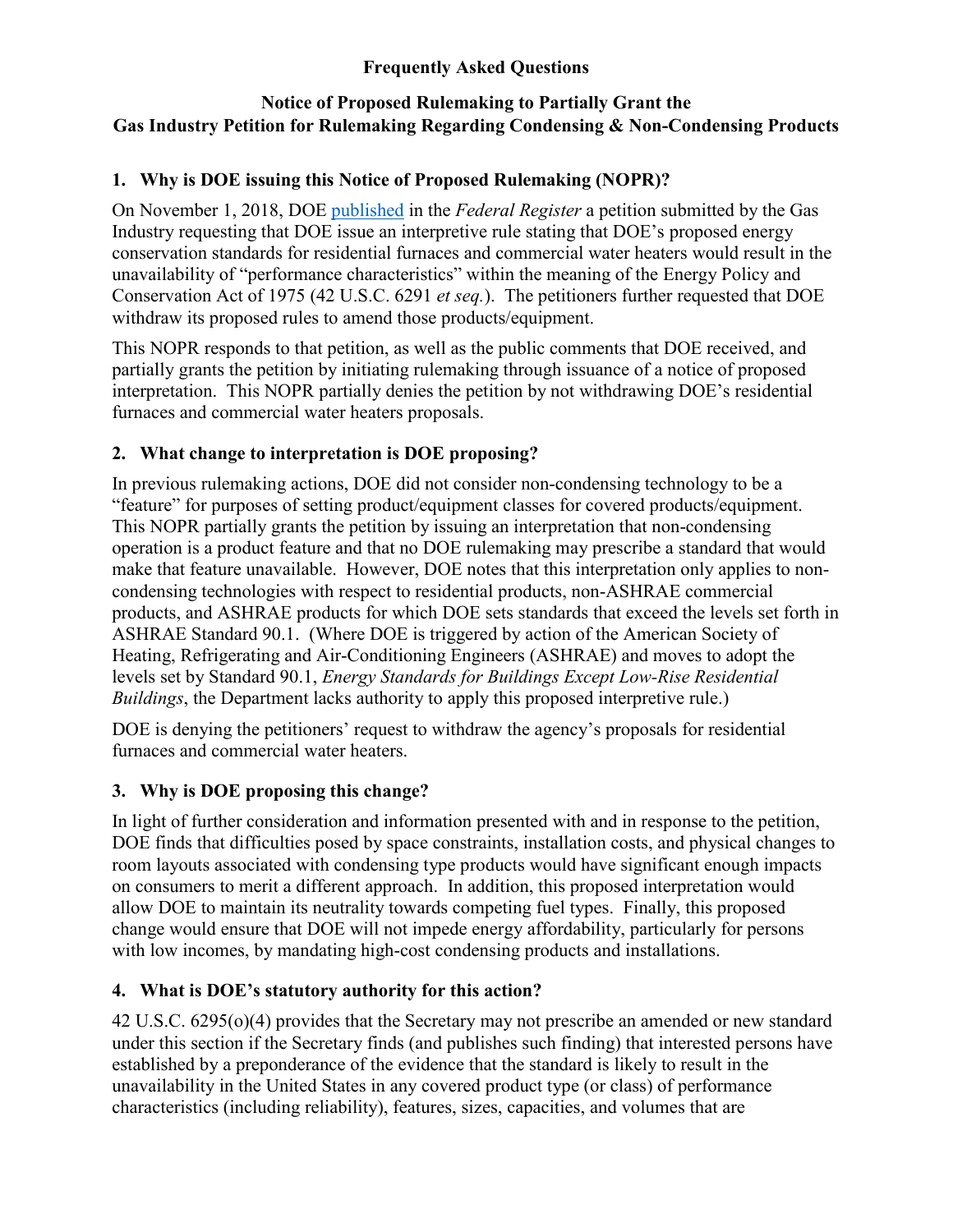substantially the same as those generally available in the United States at the time of the Secretary's finding.

Where the Secretary finds such "performance characteristics (including reliability), features, sizes, capacities, and volumes" (collectively referred to hereafter as "features") to exist, the statute provides a potential remedy at 42 U.S.C.  $6295(q)(1)$ , which states that a rule prescribing an energy conservation standard for a type (or class) of covered products shall specify a level of energy use or efficiency higher or lower than that which applies (or would apply) for such type (or class) for any group of covered products which have the same function or intended use, if the Secretary determines that covered products within such group consume a different kind of energy from that consumed by other covered products within such group (or class); or have a capacity or other performance-related feature which other products within such type (or class) do not have and such feature justifies a higher or lower standard from that which applies (or will apply) to other products within such type (or class). In making a determination under 42 U.S.C.  $6295(q)(1)$  concerning whether a performance-related feature justifies the establishment of a higher or lower standard, the Secretary shall consider such factors as the utility to the consumer of such a feature, and such other factors as the Secretary deems appropriate.

These same provisions apply to non-ASHRAE commercial equipment through 42 U.S.C. 6316(a). Under 42 U.S.C. 6313(a)(6)(B)(iii)(II)(aa), similar provisions apply to ASHRAE commercial equipment when DOE is considering more-stringent standards.

#### **5. Does this NOPR propose any changes to the current or proposed standards for condensing and non-condensing products?**

No. This NOPR only pertains only to a legal interpretation of what constitutes a product "feature" and does not amend any existing regulation or proposed rulemaking pertaining to energy conservation standards.

#### **6. How does this interpretation change how DOE will assess standards for condensing and non-condensing products?**

This interpretation could lead DOE to establish separate product/equipment classes for condensing and non-condensing furnaces, boilers, water heaters, and similarly-situated appliances (where permitted by EPCA). Any such changes would be implemented in the context of individual rulemakings for the covered products/equipment as applicable, after opportunity for public comment. However, these changes only apply to applicable residential products, non-ASHRAE commercial products, and ASHRAE products for which DOE's standard exceeds ASHRAE Standard 90.1. (Where DOE is triggered by ASHRAE action and moves to adopt the levels set by Standard 90.1, it lacks authority to apply this interpretation.)

# **7. How does an interested party comment on this notice and when are comments due?**

As explained in detail in the proposed interpretive rule published in the *Federal Register*, the public has 60 days after publication to submit comments by a variety of means (*i.e.*, via the Federal eRulemaking Portal, e-mail, postal mail, or hand delivery/courier). DOE prefers to receive comments submitted via [www.regulations.gov](http://www.regulations.gov/) or by e-mail to *[ResFurnaceCommWaterHeater2018STD0018@ee.doe.gov](mailto:ResFurnPet2018PET0017@ee.doe.gov)*.

# **8. I have questions about this proposal. Whom should I contact?**